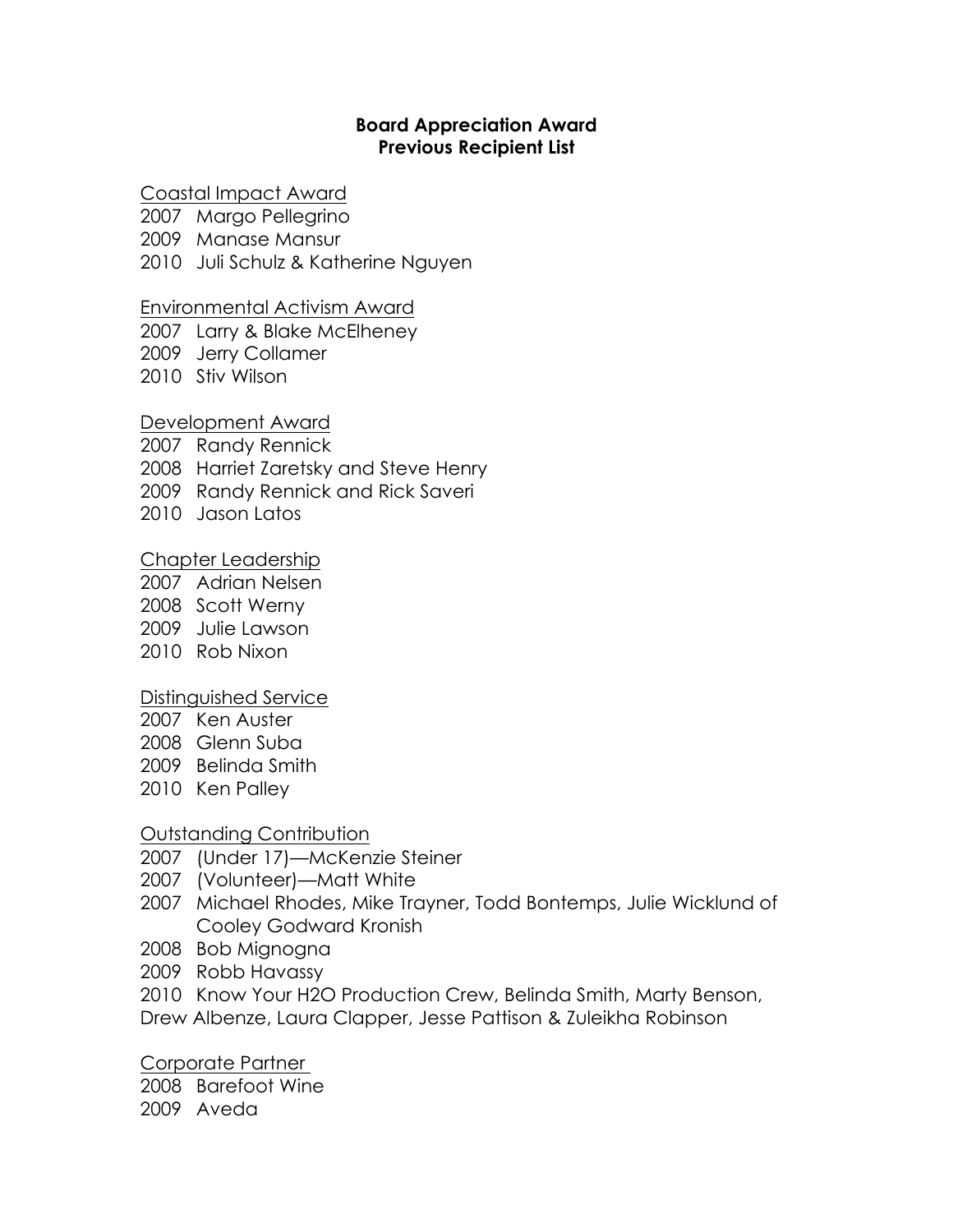2010 Saatchi & Saatchi

Surf Industry Partner Award 2010 Billabong

Special Recognition 2008 LPA Inc. 2008 JJS Inc. 2008 Surfing Magazine 2008 Surfer Magazine 2008 Transworld 2008 Surfline 2008 Vans 2009 Leanne Fremar 2009 Kerry O'Bryan 2009 McDermott, Will and Emery LLP

Winners from 2006 & Beyond (please note that the awards were known as Board Appreciation Awards and the categories were different)

#### **2006**

#### **Fernando Aguerre**

International support of our Argentenian chapter.

#### **Lance Anderson**

For outstanding contributions to the Surfrider Foundation

#### **Felipe Bascope**

Outstanding assistance to the Marketing Department. **Blue Water Publishing (Steve Zelden & Monica Steinberg)** Strong print supporter – marketing assistance

#### **Buffalo Exchange**

A fine example of a company that incorporates a "green ethic" and raised \$50K for Surfrider

#### **Chuck Butera**

Technical Assistance in Membership. Chuck has donated hundreds of hours to help unify our membership and financial databases.

#### **Rob Caulfield, CEO of TrustCommerce**

Every year, TrustCommerce's free e-commerce services to Surfrider increases.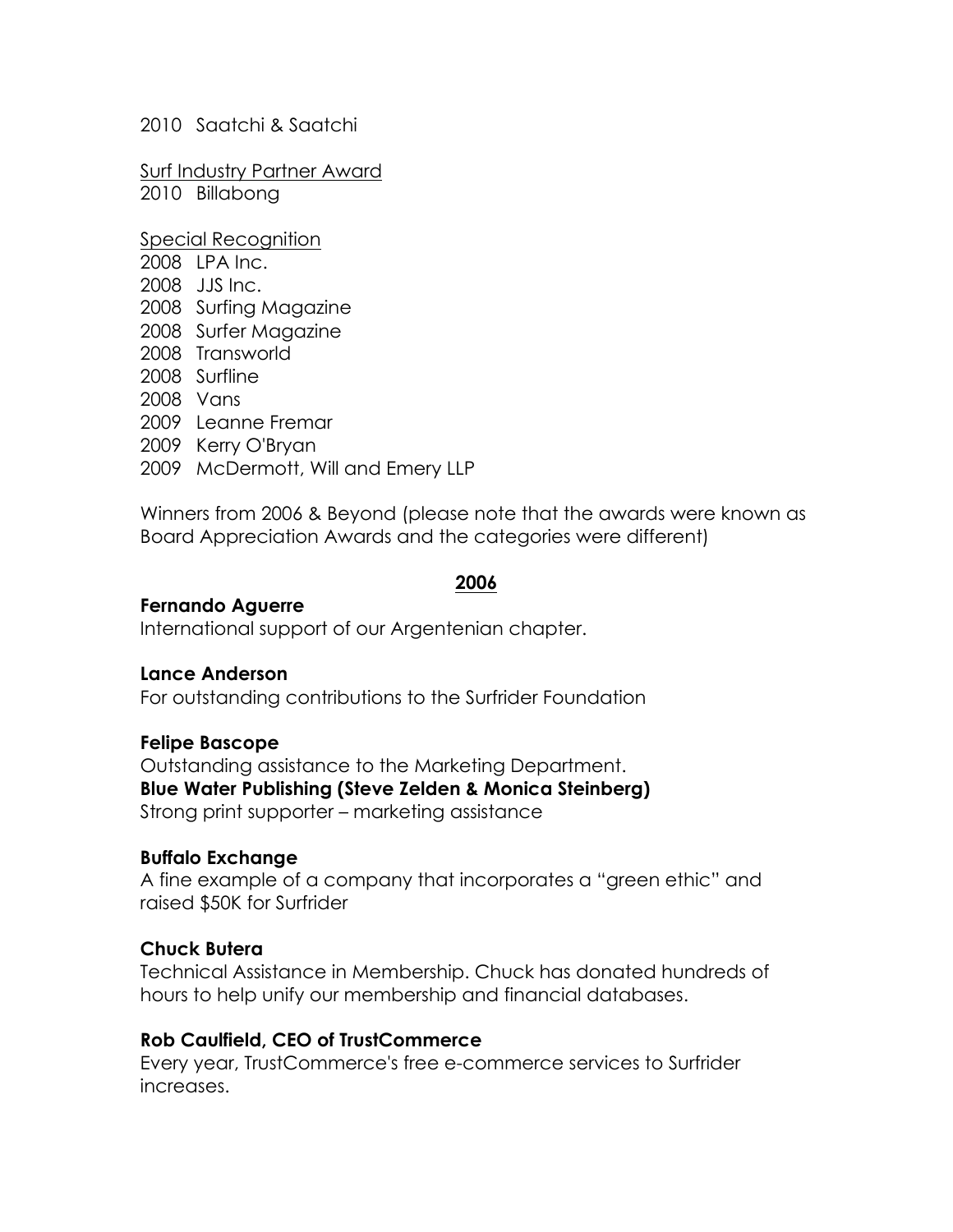### **Ross Garrett/Surfing Magazine**

As the Assistant Publisher of SURFING Magazine, Ross Garrett conceived and implemented International Surfing Day – the first official global celebration of the sport of surfing.

### **Terry Gibson**

Support of Surfrider Foundation and promotion of the SF mission

**Todd Houlette,** Pro bono designer for State of the Beach Report Todd has designed the State of the Report on a voluntary basis for at least the last 4 years. He has consistently provided us with an incredibly high quality design.

#### **Ken Lindeman**, Environmental Defense

Assistance with Florida Chapter Issues as well as assistance with the Tres Palmas campaign.

### **Chris Manthey**

Chris has been a consummate activist volunteer working as a resource to many chapters on the east coast.

#### **Joel Banslaban**, New York City Chapter

Outstanding leadership as chapter chair. Joel recently stepped down as chair.

#### **Scoop Media / Amy Denoon and Shannon Mahoney**

Assistance with Cut-A-Thon media

#### **Mark Spalding**

For his many contributions to the organization and his help in the jump start the international work.

#### **Ken Weiss,** LA Times Reporter

For Altered Ocean Series

#### **2005**

**Adam Abrahms, Proskauer Rose LLP** (Nominated by Kremer) Pro bono employment law assistance

**Eugene Alper** (Nominated by Mazzarella) Outstanding Chapter leadership

#### **Dick Baker**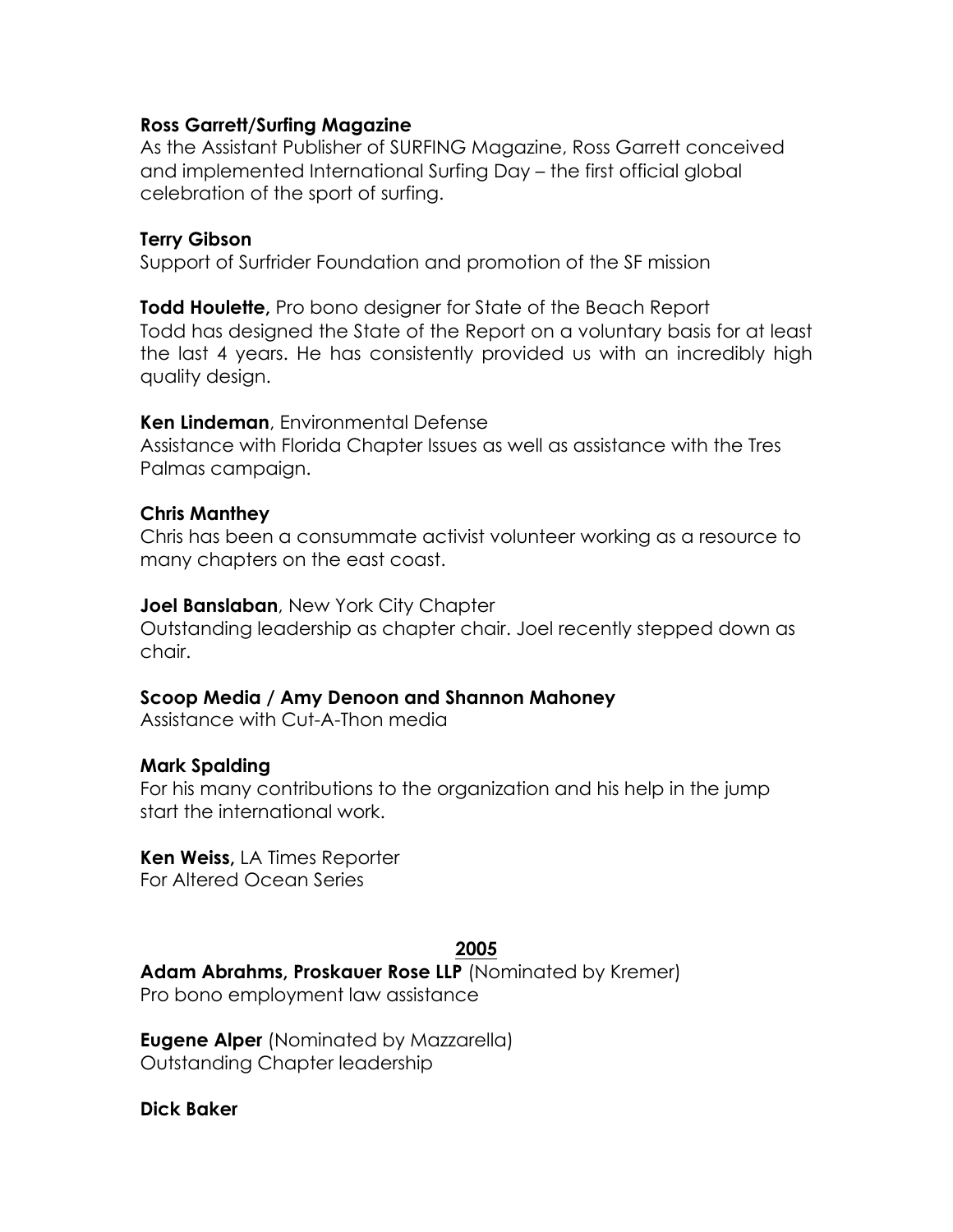For his support of the Surfrider Foundation

## **Jeff Duclos**

Active and committed to Surfrider on chapter, board, and committee levels. Exemplary volunteer.

## **Scott Hulet**

For his work on the Art for the Oceans auction

### **Mikki Lefferts**

Las Vegas activist for assistance with Earth Day events in Las Vegas

### **Sal Masekela**

Support of the Surfrider Foundation

#### **Dave Russell**

San Diego film maker. Assisted in getting Surfrider Foundation PSA in SpongeBob Square Pants video and assisted in organizing the John Kelly Awards with the Oahu Chapter.

## **Surfline** / **Sean Collins, Jonno Wells, Dave Gilovich, Marcus Sanders, Tim Chandler**

Total and complete support of the Surfrider Foundation

## **Western Federal Credit Union / Karen Banitch, Christine Klein**

Membership assistance

## **Wyland**

Support of Surfrider Foundation

## **Drew Brophy**

Support of the Surfrider Foundation

#### **Clif Bar**

**2004**

For being the first ever sponsor of Surfrider Foundation's Chapter Membership Drive

## **Crispin Porter + Bogusky**

For their pro bono work with Surfrider's PSA campaign

## **FUEL TV**

For donating nearly \$300,000 in commercial air time for Surfrider PSA's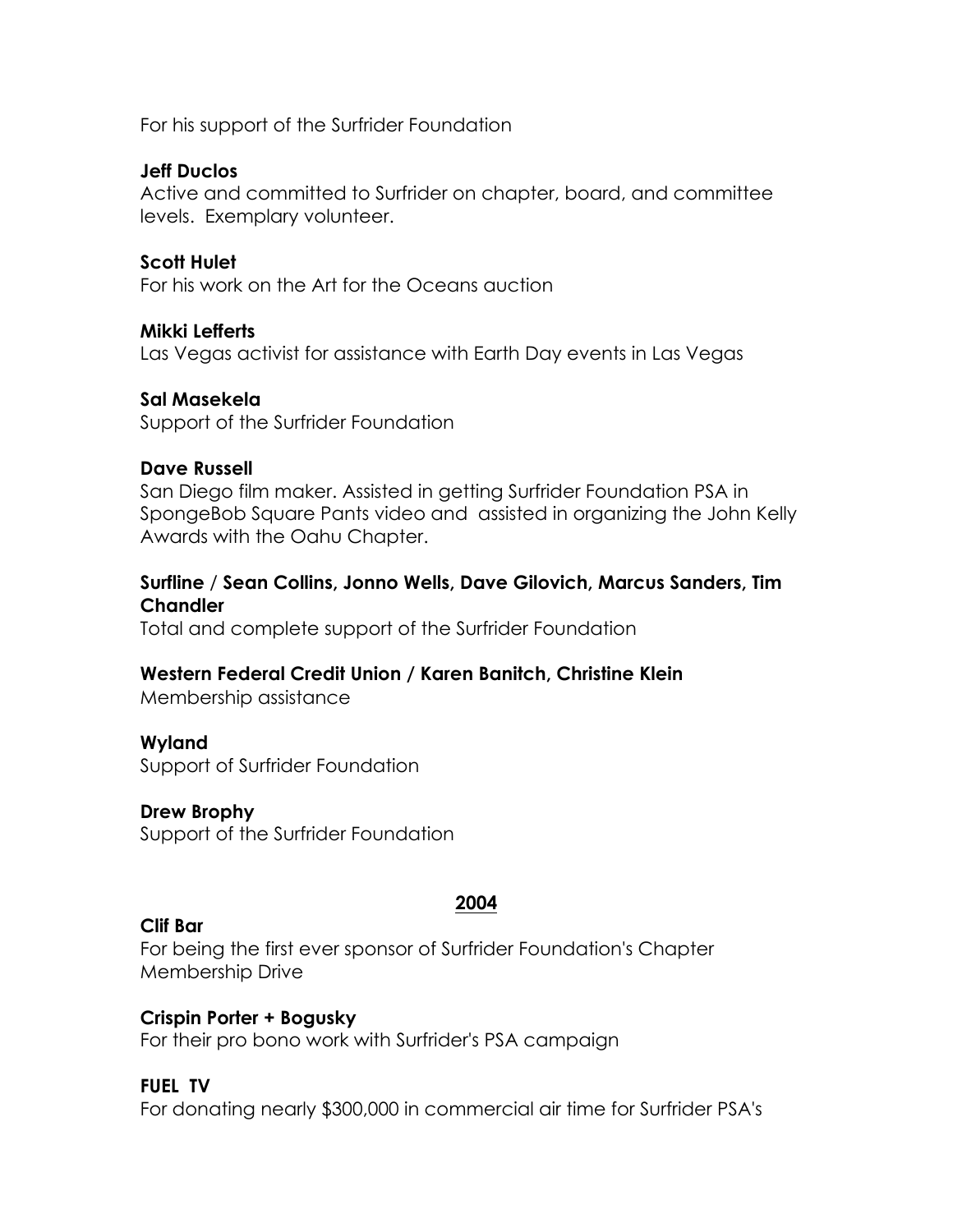## **Gene & Rachel Gore**

For their exceptional effort in paddling the Texas Coast, which received nationwide media attention.

#### **Hugh Hildesley**

For his outstanding auctioneering skills at the Gala

### **Frances Lam**

Membership Fulfillment Superstar

## **Chase Oldfield**

Consistent high end donor for over 6 years

### **Juli Schulz**

For her exceptional work in helping to organize the 20th Anniversary Gala event.

### **John Singleton**

High end donor and supporter of the Pratte Scholarship.

### **Sean Smith**

SIMA Executive Director for his continued support

## **Mike McCann**

Seattle Chapter activist for his successful efforts to gain corporate support for Surfrider's RTB campaign in the PNW.

#### **2003**

#### **Bill Exner/ Mission Printing**

For their outstanding support

## **Jeff Divine**

For his contribution of time and photos

#### **Congressman Frank Pallone**

For his efforts to preserve the New Jersey Coast

## **Randy Rarick s**

Support of the organization and efforts to inject Surfrider Foundation into professional surfing

## **Vipe Desai / Propaganda HQ**

For their work in developing our new endemic ad campaign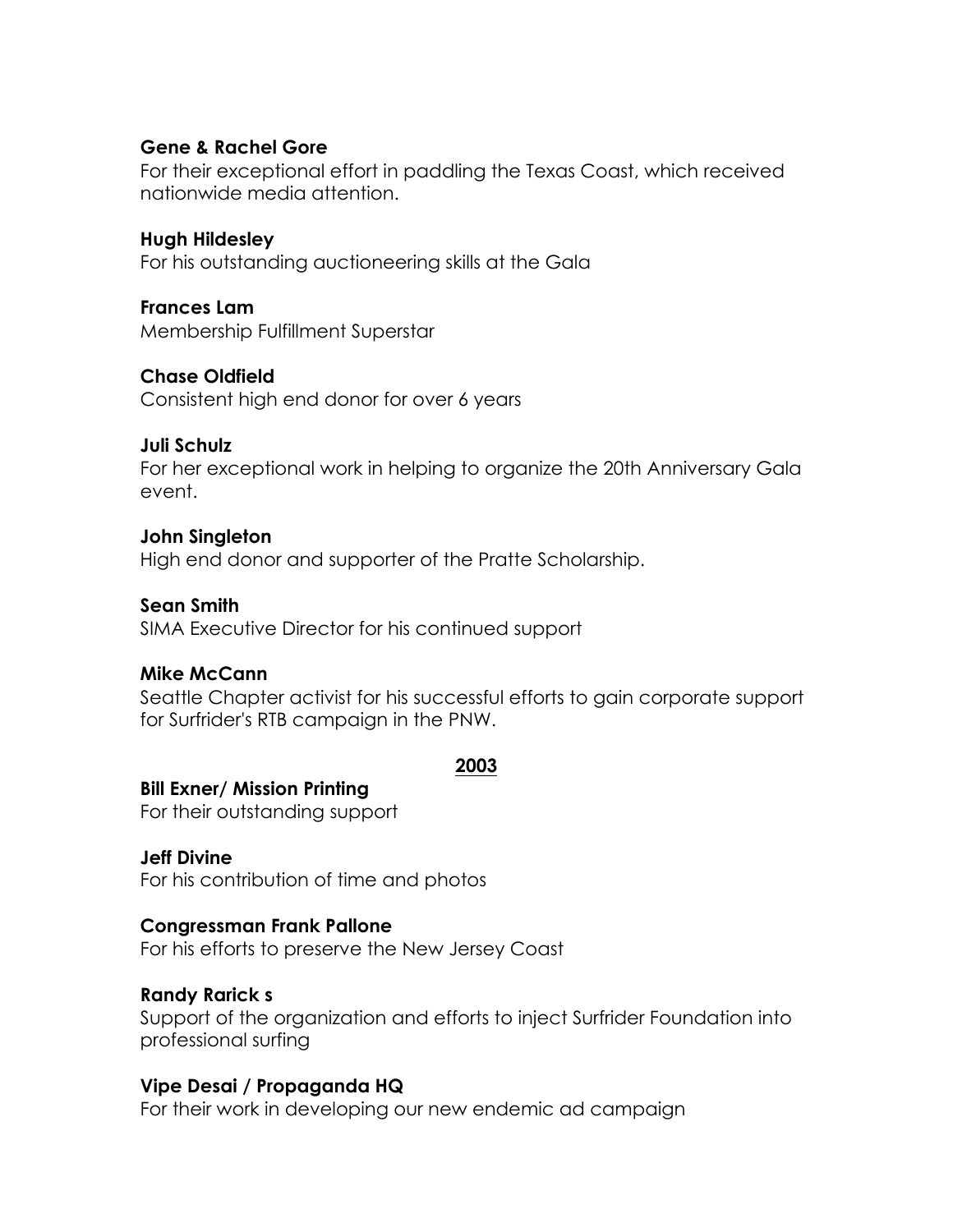## **Guy Motil**

For his years of support and free photography

## **Bob Keats**

For Gaviota Coast & National Seashore Study (decade long campaign)

# **Tara Dakides**

For her contributions to S2S video and promoting us on her website

## **George Downing Save our Surf and Asbury Park New Jersey**

Efforts and assistance to the Surfrider Foundation Executive Director

## **John and Marion Kelly**

For their Hawaiian preservation efforts through Save our Surf and assistance to the Asbury Park New Jersey issue.

## **Chris and Tracy Keys**

Support of the organization and dedicated years of service

### **2002**

# **Donavon Frankenreiter**

Support of Surfrider Foundation

# **Julie Freeman**

Pro Bono State of The Beach Report Designer

# **Carla Frisk**

Jack O'Connell aide instrumental to the preservation of the Santa Barbara coastline

## **Chris Hewitt**

Spanish translation of Surfrider Foundation programs

## **Rick and Shelly Kahn**

Ban Shark Feeding Campaign in Florida

# **Mitch Lambert**

Pratte Reef Monitoring

# **Grant Nye**

Malibu educational video and Lagoon Task Force

# **Ocean Outfall Group**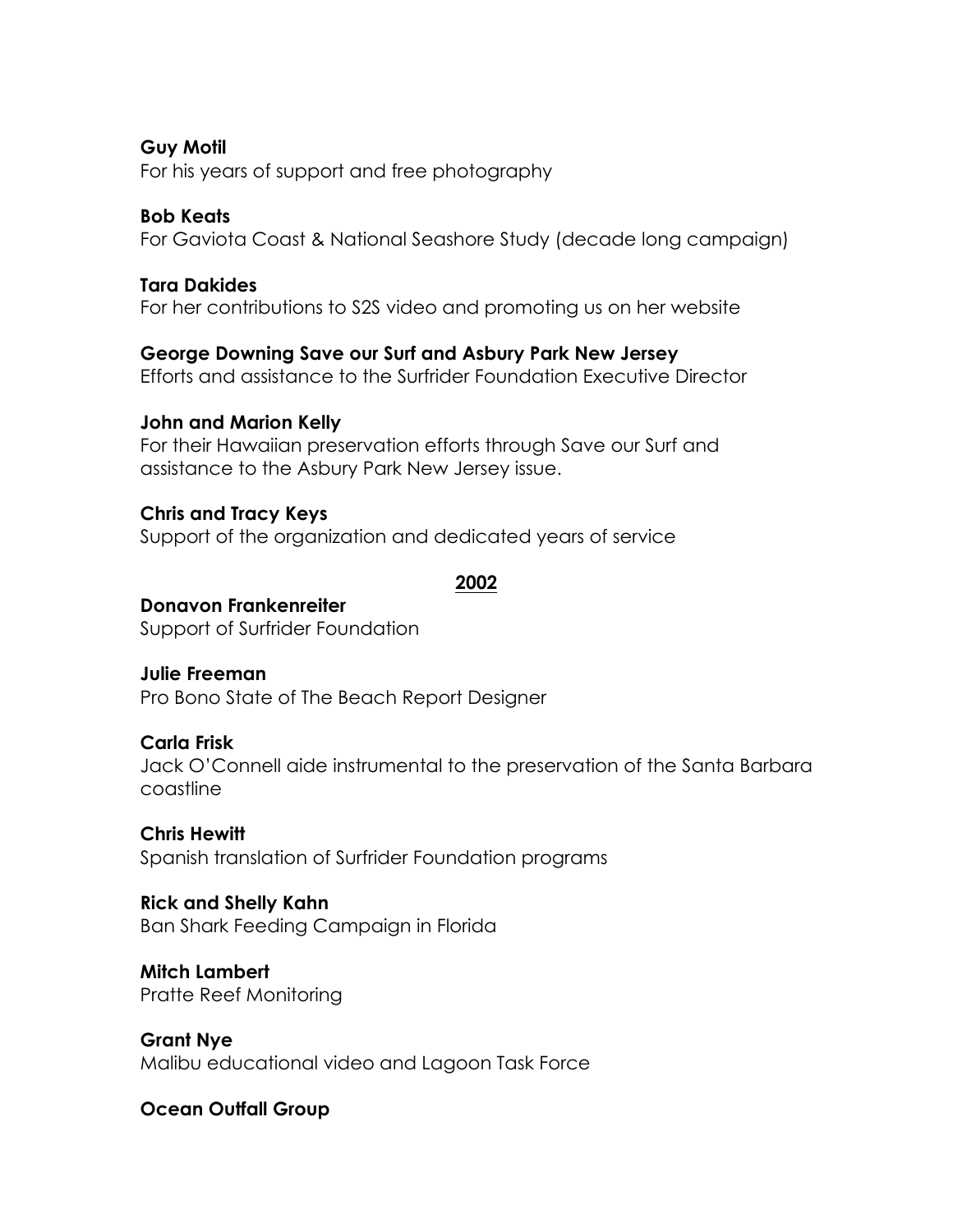Efforts to stop 301(h) waiver in Orange County

**Zach Rabinor** International Research

**Leon Richter** Puerto Rico Campaign

**Rod Rogers** Beachscape mapping in Puerto Rico

**Bill Rosenblatt** Saving Waves in Jersey

**Don Schulz** 301(h) campaign

**Rebecca Scotti** International Research

**Shaun Tomson** SF Advisory Board Chair

**Tom Warnke** Leadership in Florida

**Rick Wilson** EIT work

**2001**

**Harold Hofer** Donor Circle

**Paul Jenkin**

Matilija Dam and Surfers Point

**Paul Naude** Support

**Debbee Pezman** Support

**Steve Pezman** Support